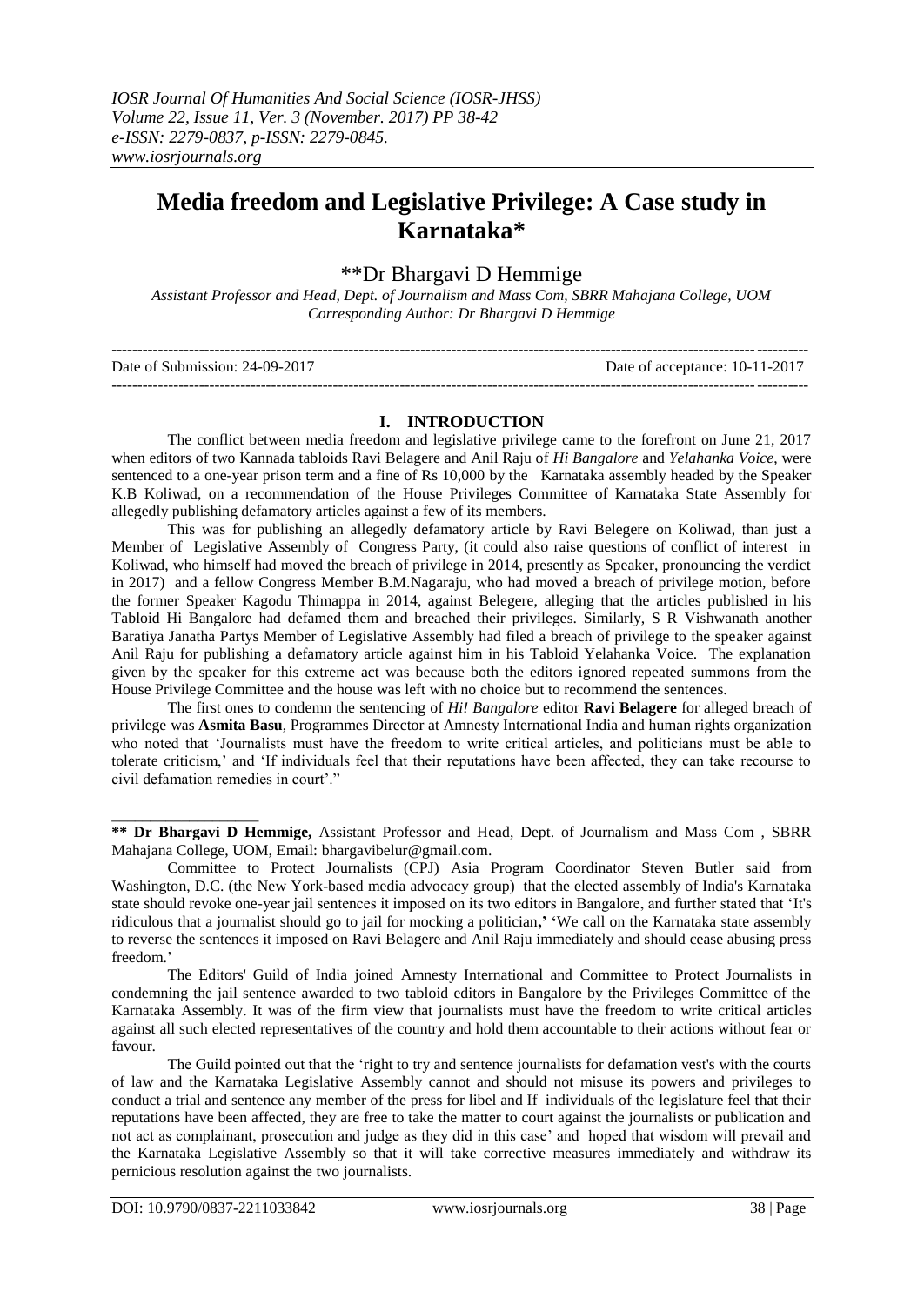#### **History of Legislative Privilege**

Across the world, the law-making bodies and their members, enjoy certain Constitutional privileges, powers and immunities collectively known as "The Parliamentary or Legislative Privileges". These privileges are framed to help the legislature and its members to discharge their constitutional obligations in an independent and effective manner without any disturbance. These privileges has been taken by the framers of our constitution from the United Kingdom, from both the Houses of the Westminster Parliament i.e. House of Lords and House of Commons and there members enjoy certain ancient privileges as an essential quality of the authority which comes with being elected or nominated to the Parliament. The framers of the Indian Constitution expressly provided for these two privileges to the Parliament and State Legislatures and their members under clauses 1 and 2 of Articles 105 and 194 respectively-(1) freedom of speech and; (2) immunity from any proceedings in any court in respect anything said or vote given in the House or any publication by or under the authority of the House. The Constituent Assembly did not expressly enumerate the 'other privileges' in the Constitution but, under Clause 3 of Articles 105 and 194 authorized the Parliament and State Legislatures respectively to codify them. Until the Parliament and State Legislatures chose to codify such other privileges, the privileges enjoyed by the British House of Commons and its members at the commencement of the Indian Constitution, were to apply in India purely as a transitional and temporary measure. There was criticism from some members in the 140 Constituent Assembly with regard to the reference made to the foreign legislature in the Constitution of our country and they were of the opinion that until they were expressly codified by the legislatures, they should be clearly defined in the form of a Schedule to be appended to the Constitution. Ultimately, in 1978, the Parliament took note of this and deleted the reference made to the House of Commons by only making a superficial change in Clause 3 of Articles 105 and 194 by way of 44<sup>th</sup> Constitutional Amendment; but in the absence of any codified law, the law relating to the privileges in India is being still governed by the English law which prevailed on  $26<sup>th</sup>$  January, 1950.

Contempt of the House: This is defined as "any act or omission which obstructs or impedes either House of Parliament in the performance of its functions, or which obstructs or impedes any member or officer of such House in the discharge of his duty or which has a tendency, directly or indirectly, to produce such results". Only with the consent of Speaker a member can raise a question involving a breach of privilege or contempt in either house.

### **II. REVIEW OF LITERATURE**

Josh Chafetz in his work, "Democracy"s Privileged Few : Legislative privilege and Demecratic Norms in the British and American Constitutions" while drawing comparisons cites with relevant case studies and covers topics such as free speech in the House, freedom from civil arrest for legislators, and breach of privilege on which American law differs from British law. He mentions that even Australia has codified parliamentary privileges. And mentions that Neither House of the British Parliament has imprisoned anyone since 1880. He further points out that since the 1950s, the power to punish for breach of privilege has been sparingly exercised. He also mentions also that a Joint Parliamentary Committee on privilege recommended in 1999 that the Parliament should codify the law of parliamentary privilege – Article 105 of our Constitution was modelled on Section 49 of the Commonwealth of Australia Constitution Act 1900.

In the book " Parliament: Powers, Functions and Privileges", Dr K.S. Chauhan makes an in-depth analysis of the origin, purposes and constitutional practices of Parliamentary Privileges outlining the height of tension between the office of the Speaker, Lok Sabha and the Supreme Court in Cash for Query case (2007). In the chapter on "Privileges and Media" the author examines the role of media vis-a-vis parliamentary privileges with a special mention to sting operations with examples from relevant case studies.

According to Erskine May, "Parliamentary privilege is the sum of peculiar rights enjoyed by each House collectively as a constituent part of the High Court of Parliament, and by Members of each House individually, without which they could not discharge their functions, and which exceed those possessed by other bodies or individuals".

Erskine May"s Parliamentary Practice is a classic exposition and the source book of knowledge with regard to the law, privileges, proceedings and usages of the British Parliament. The book finds mention in the Constituent Assembly Debates and speeches made by Dr. Ambedkar in the Drafting Committee. It would be an exercise in futility to attempt to deal with the question of powers, privileges and immunities of the Parliament without referring to "May". This book is considered as a sure guide in Indian Legislatures to ascertain the privileges of the English Parliament. The Supreme Court itself has made detailed reference to the book while deciding cases relating to Parliamentary Privileges like Keshav Singh, P.V. Narsimha Rao and Raja Ram Pal. The book extensively deals with the historical development of the law relating to Parliamentary Privileges in U.K. with reference to records pertaining to the proceedings of Parliament, reports of the Privileges Committees of the Houses and decisions of the English Courts.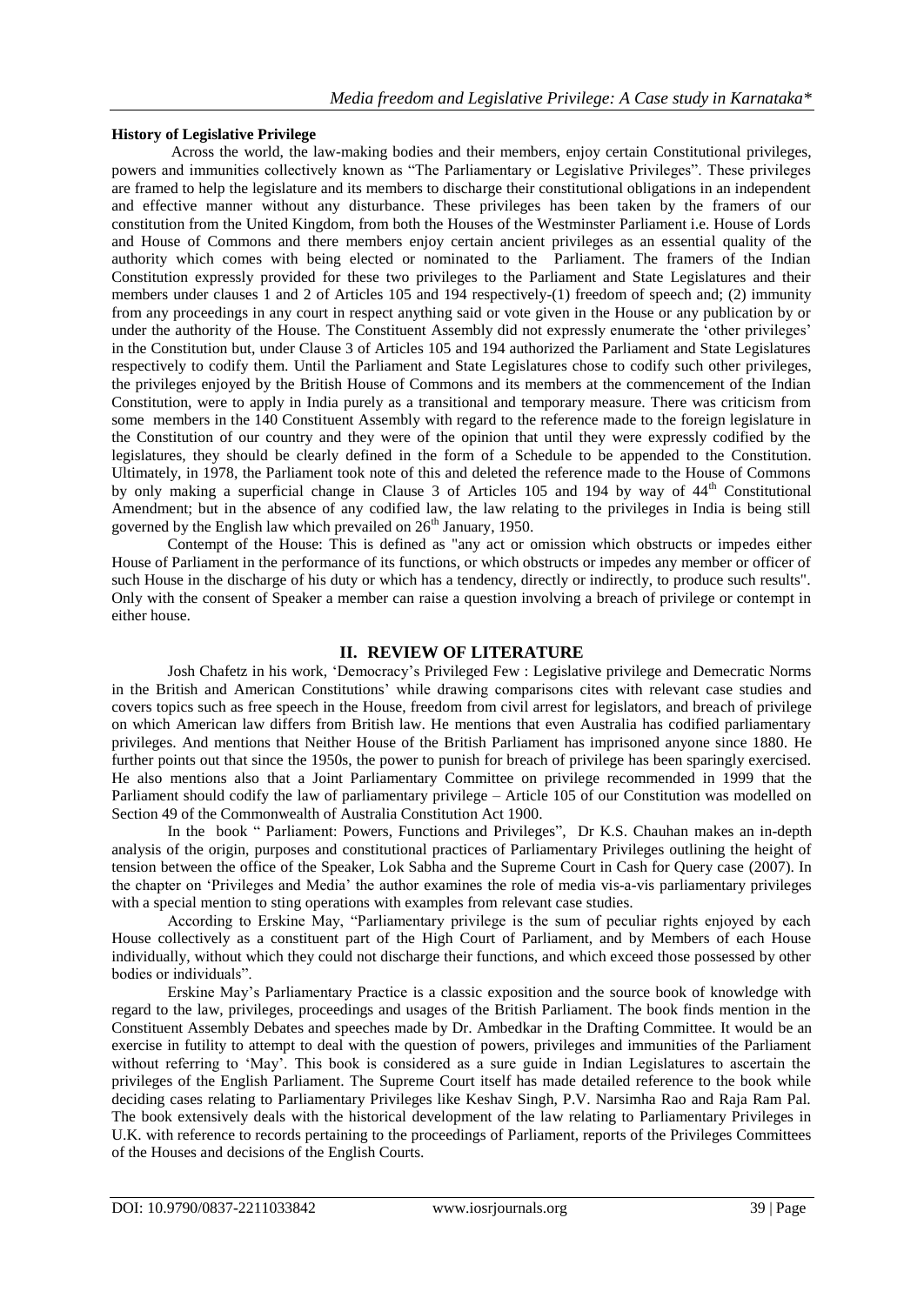However, Erskine May"s book on Parliamentary Practice is a foreign publication, which essentially deals with the origin and development of Parliamentary Privileges of the United Kingdom. It merely help one understand the privileges enjoyed by the British Parliament at the commencement of the Indian Constitution. It does not deal with the actual application of these privileges to the Indian legislative bodies. The problems arising out of the application of the English law relating to the Parliamentary Privileges in India by virtue of the transitory provisions of the Indian

Constitution, i.e. Articles 105 (3) and 194 (3), cannot be completely understood by referring to May"s work. Myth and Law of Parliamentary Privileges by Hardwari Lal, Former Vice Chancellor of Maharshi Dayanand University, Rohtak and Former Education Minister of Haryana, is a well-documented book about the unexplored area of real role and precise scope of Parliamentary Privileges in India. It is an outstanding contribution to the literature relating to Parliamentary Privileges and the working of the Erskine May, Treatise on the Law, Privileges, Proceedings and Usage of Parliament (23<sup>rd</sup> edn, Lexis Nexis, U.K. 2004) Hardwari Lal, Myth and Law of Parliamentary Privileges, (Allied Publishers Private Limited, New Delhi 1979) parliamentary form of government in India. The author was himself expelled from the Haryana Assembly in 1975 and he challenged the resolution passed by Haryana Assembly before the Punjab and Haryana High Court. He personally argued his case before the court and secured a favorable judgment that Indian Legislatures have no power to expel a duly elected member. This book meets the need of the researchers, lawyers, legislators and political commentators. Though this book is certainly useful in understanding the historical and theoretical background of the law concerning Parliamentary Privileges in India and its early development till 1979, it is not updated to incorporate the recent trends in this area of law. The recent Supreme decisions in P.V. **Narsimha Rao v State and Raja Ram Palv**. The Hon"ble Speaker, Lok Sabha are not discussed and analyzed. It also fails to take note of the related developments in commonwealth countries like Australia, which has codified the Parliamentary Privileges in 1987. The book does not give any guidelines for the codification of Parliamentary Privileges in India as mandated under part 2 of Article 105 (3) and 194 (3) of the Indian Constitution.

Parliamentary Privileges: An Indian Odyssey, by Justice V. R. Krishna Iyer and Dr. Vinod Sethi is comparatively more recent work on Parliamentary Privileges in India. This book gives an overview of the historical perspective of Parliamentary Privileges in United Kingdom and their application in India up to 1996. The authors have also successfully dealt with the problems arising out of the non-codification of Parliamentary Privileges in India and the conflicts between the Press and the Parliament. However, this book does not extensively deal with certain important powers and privileges like freedom of speech and immunity from any judicial proceedings of the members of Parliament and State Legislatures. It also fails to consider and discuss the controversial power of the Parliament and State Legislatures to expel their own members. The book does not provide any guidance as to the codification of privileges in India. The book was published in 1996 and hence it omits AIR 1998 SC 2120 30(2007) 3 SCC 184. Justice V. R. Krishna Iyer and Dr. Vinod Sethi, Parliamentary Privileges: An Indian Odyssey, (Capital Foundation Society, 1995 certain landmark judgments of the Supreme Court like P. V. **Narsimha Rao v State and Raja Ram Palv**. The Hon"ble Speaker, Lok Sabha.

The Lok Sabha Secretariat has published a book in 2002 namely Parliamentary Privileges Court Cases which deals with the summary and compilation of judgments delivered by the Supreme Court and various High Courts on "privilege" related matters. The book enables us to appreciate the ratio adopted by the Court on arriving at its final verdict, the arguments put forth before the Court and the line of argument followed by it. It is very useful reference tool as well as a ready reckoner to those interested in the subject. Another publication of the Lok Sabha Secretariat-Parliamentary Privileges, Digest of Cases 1950-2000, Vol. I and II, in which summaries of privilege cases in the two houses of Parliament from 1950 to 2000, has also proved to be helpful as a reference tool to analyze the practices and procedures followed by the Parliament in dealing with the privilege related matters. Both these publications are not standard commentaries on the Parliamentary Privileges but they are compilations of court judgments on "privilege" related matters and summaries of privilege cases in the two houses of Parliament. These publications do not provide any insight into the theoretical analysis of law relating to Parliamentary Privileges.

An authoritative commentary, written by eminent Constitutional expert and Former Secretary General of Lok Sabha Dr. Subhash Kashyap, Parliamentary Procedure, Law, Privileges, Practice and Precedents has proved to be a reliable guide and a ready reckoner on Rules of Procedure and Conduct of Business of both the Houses of Parliament. It is not comprehensive book dealing exclusively with Parliamentary Privileges and related case laws. It has limited use merely to understand the rules and practices followed by both houses of Parliament. AIR 1998 SC 2120 (2007) 3 SCC 184, Parliamentary Privileges, Digest of Cases 1950-2000 (Vol. I & II, Lok Sabha Secretariat, New Delhi, 2001) Subhash Kashyap, Parliamentary Procedure, Law, Privileges, Practice and Precedents  $(2<sup>nd</sup>$  edn., Universal Law Publishing Co. 2006).

The existing literature on the Parliamentary Privileges reiterates the need to codify law does not throw any light on the recent trends relating to the area of this research and it fails to visualize the future of the law relating to the Parliamentary Privileges in India.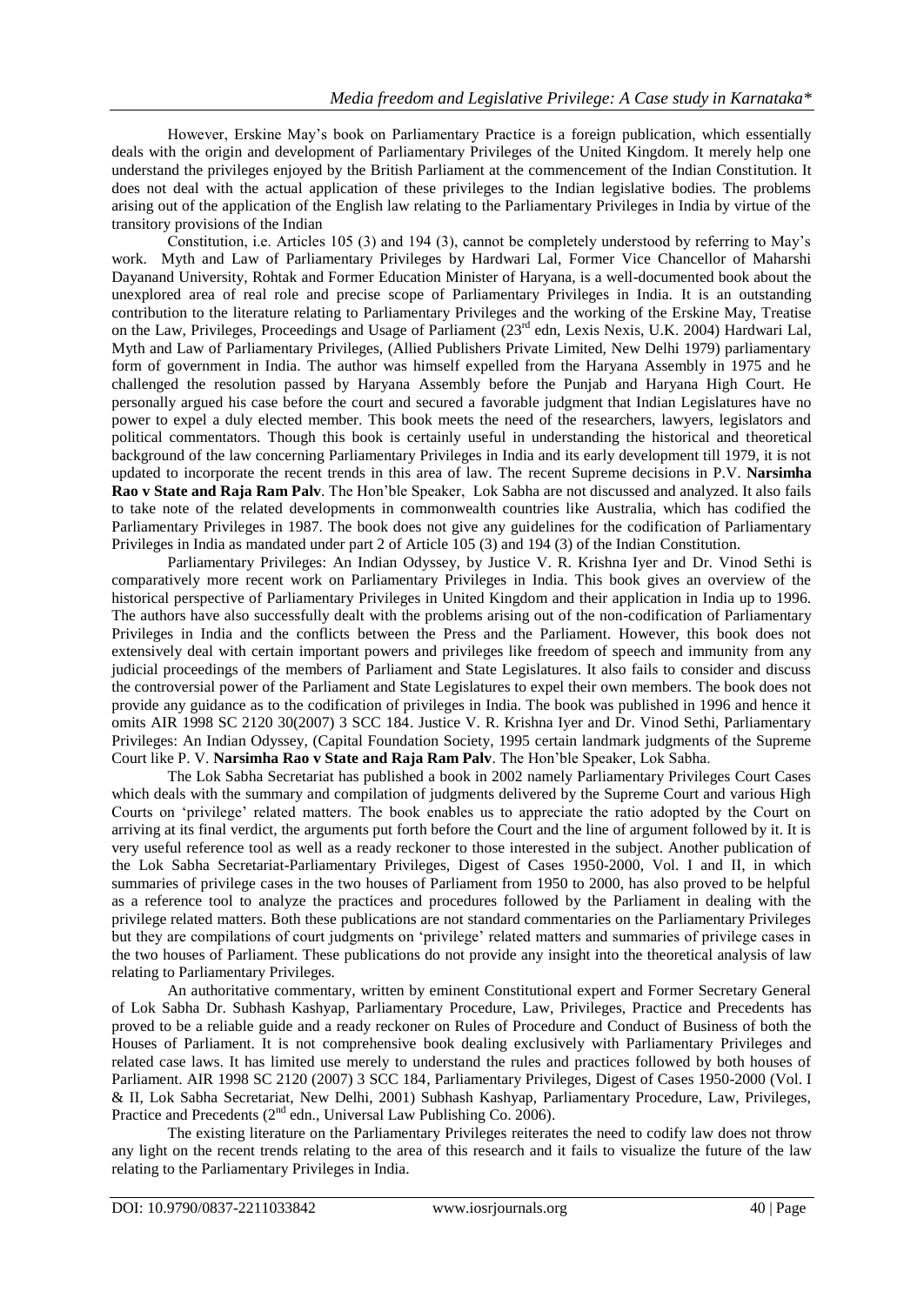Hazare in his thesis "The law of parliamentary privileges in India: problems and prospects" has discussed elaborately relevant Constitutional Provisions, Statutes, Constituent Assembly Debates, Parliamentary Debates, Case Laws, Books, Law-Journals, Magazines, Newspapers, notes that the power to punish for contempt is essentially a judicial power and Parliament and State Legislatures are required to follow the principles of natural justice under Article 21 of the Constitution. Unfortunately, they have not established any set procedure, incorporating the principles of natural justice, under their rule-making power. In The President"s Reference No.1 of 1965 popularly known as Keshav Singh"s Case 270, the Supreme Court has held that the House cannot be the sole and exclusive judge in defining its own powers and privileges and the courts have the constitutional power to interpret the scope of Article 194(3) as the Courts are duty-bound to uphold the supremacy of the Constitution. The penal powers of the House are controlled by other constitutional provisions like 121 and 211 which prohibit any discussion as to the conduct of any Supreme Court or High Court Judge in the Parliament and State Legislatures, respectively. Consequently, the judges cannot be held guilty of contempt of the House of legislature. The penal power of the House is also controlled by fundamental right under Article 21 and entitles the court to issue a writ of habeas corpus against the House for releasing a person wrongfully imprisoned in violation principles of natural justice implicit under Article 21. In appropriate cases, the court can also award damages against the House for improper use of the penal power. *The Hindu*"s editorial of November 12, 2003 titled "Press Freedom Vs Its Adversaries" stated that the newspaper based its action on its firm conviction in the truth of three basic propositions: Freedom of the press is an inalienable fundamental right; This right, which comes under reasonable restrictions, is highly valued by both constitutional and political India and The Constitution, not any legislative body, is supreme.

*The Hindu*"s editorial of November 12, 2003 titled "Press Freedom Vs Its Adversaries" stated that the newspaper based its action on its firm conviction in the truth of three basic propositions: Freedom of the press is an inalienable fundamental right; This right, which comes under reasonable restrictions, is highly valued by both constitutional and political India; and 3. The Constitution, not any legislative body, is supreme.

 **Past Examples**: Rajan Hunaswadi, group editor of the Loka Shikshana Trust, that publishes the 86 year-old Kannada daily *Samyukta Karnataka* and some Kannada magazines, had twice appeared before the privileges committee in 2009 for its description of then Assembly Speaker K.G. Bopiah. In his case the committee warned and eventually dropped the case.

*The Hindu*"s editor, N. Ravi, and four others – S. Rangarajan, Publisher; Malini Parthasarathy, Executive Editor; V. Jayanth, chief of the Tamil Nadu Bureau; and Radha Venkatesan, Special Correspondent to 15 days of simple imprisonment for breach of privilege, by the Tamil Nadu Assembly on November 7, 2003. The paper approached the Supreme Court which issued the Stay to the warrants issued by the Speaker of the Tamil Nadu Assembly. After getting the stay N. Ram said: "Two things stand out. First, our confidence in the Supreme Court as the upholder of freedom of the press stands vindicated. Secondly, how much the press and news media mean to the system is centre staged."

#### **III. CONCLUSION**

As noted by British Constitutional theorist Erskine May, these privileges were necessary to protect the House of Commons and its members, not from the people, but from the power and interference of the King and the House of Lords. As discussed earlier various media bodies have condemned the punishment, and have clearly advised to go for defamation rather the privileges, irrespective of the merits of the case. It is also time to critically examine the dominance of ruling government be it at centre or state on media which started from the time of Press Censorship during Emergency in 1975, and to the introduction of Defamation Bill in 1989 by then Prime Minister Late Rajiv Gandhi"s Government, to the present times now when media is made vulnerable in the form of these Privileges, gagging order or be it blacking out of TV Channels.

It is time for us to seriously act on the suggestions of the National Commission to Review the Constitution (2003), which noted "The only idea behind parliamentary privilege is that members who represent the people are not in any way obstructed in the discharge of their parliamentary duties and are able to express their views freely and fearlessly inside the Houses and Committees of Parliament without incurring any legal action on that account". And further it opined the "Privileges of members are intended to facilitate them in doing their work to advance the interests of the people. They are not meant to be privileges against the people or against the freedom of the Press. The Commission recommends that the time has come to define and delimit privileges deemed to be necessary for the free and independent functioning of Parliament." Even the recommendations of The Second Press Commission, the Press Council of India, the Indian Newspaper Society and the Editors" Guild of India to codify the privileges has gone on deaf ears.